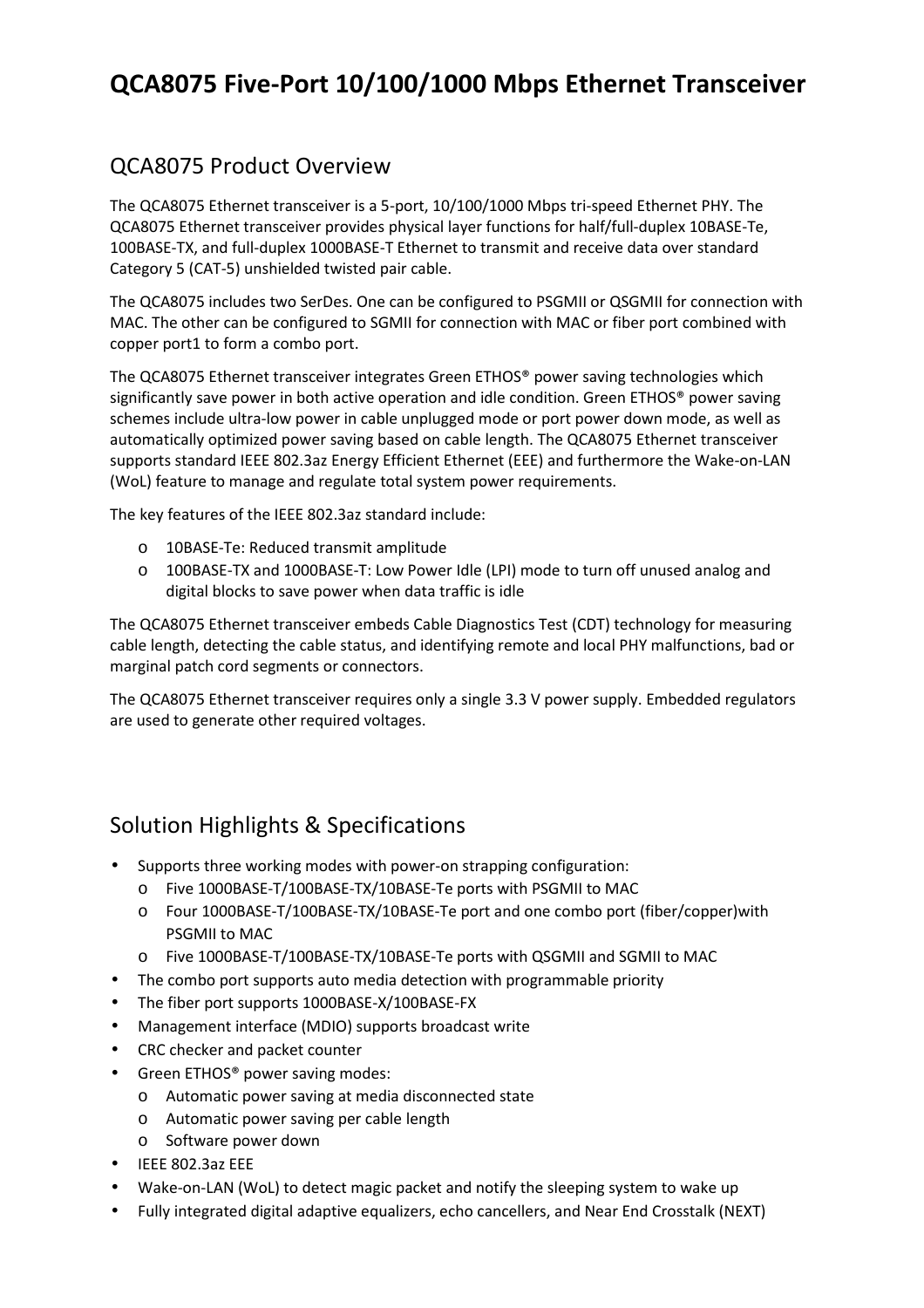cancellers

- Robust Contact Electro-Static Discharge (ESD) protection without external protection circuit
- Robust Lightening Surge performance without external protection circuit
- Robust operation over up to 140 meters of CAT5e cable
- Automatic Channel Swap (ACS)
- Automatic MDI/MDIX crossover
- Automatic polarity correction
- IEEE 802.3u compliant auto-negotiation
- Jumbo frame support up to 9 KB (full-duplex)
- Management interface supports 1.5/1.8/2.5/3.3 V I/O voltage.
- 25 MHz single-ended clock input
- Multiple loopback modes for diagnostics
- Cable Diagnostic Test (CDT)
- Single power supply: 3.3 V, optional for internal switch regulator or external regulator for core voltage
- 9 mm × 9 mm, 108-pin DR-QFN package
- Industry temperature option available
- Heatsink-free design for commercial temperature part

### QCA8075 System Architecture